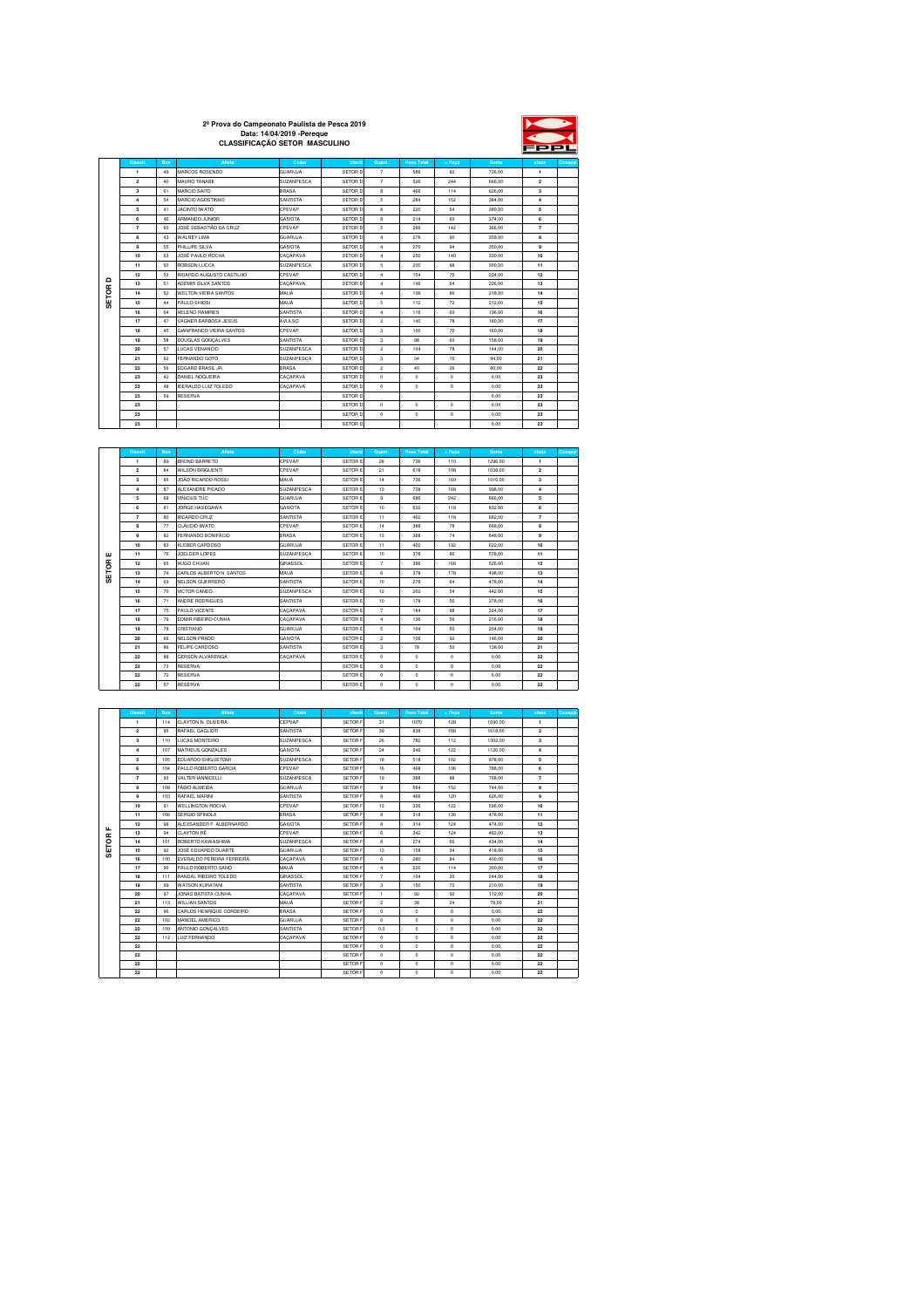### **2ª Prova do Campeonato Paulista de Pesca 2019 Data: 14/04/2019 - Pereque CLASSIFICAÇÃO SETOR MASTER**



|              | Classif.       | <b>Box</b>     | Atleta                   | <b>Clube</b>      | check          | Quant.         | <b>Peso Total</b> | > Peca | Soma    | class                   | Cosapyl |
|--------------|----------------|----------------|--------------------------|-------------------|----------------|----------------|-------------------|--------|---------|-------------------------|---------|
|              | 1              | 10             | ALCINDO BANDIERA         | <b>GAIVOTA</b>    | <b>SETOR A</b> | 12             | 1068              | 530    | 1308,00 | 1                       |         |
|              | $\overline{2}$ | $\overline{2}$ | CARLOS TANABE            | <b>SUZANPESCA</b> | <b>SETOR A</b> | 18             | 798               | 206    | 1158,00 | $\overline{\mathbf{2}}$ |         |
|              | 3              | 3              | <b>EDGARD BRASIL</b>     | <b>BRASA</b>      | SETOR A        | 14             | 644               | 160    | 924,00  | 3                       |         |
|              | 4              | $\overline{4}$ | ROBERTO LIMA             | <b>GAIVOTA</b>    | <b>SETOR A</b> | 15             | 594               | 132    | 894,00  | 4                       |         |
|              | 5              | 13             | SILVIO DA SILVA          | MAUÁ              | SETOR A        | $\overline{7}$ | 520               | 130    | 660,00  | 5                       |         |
|              | 6              | 5              | <b>CARLOS LYRA</b>       | <b>SANTISTA</b>   | <b>SETOR A</b> | 6              | 532               | 198    | 652,00  | 6                       |         |
| ⋖            | $\overline{7}$ | 12             | <b>ROBERTO LYRA</b>      | SUZANPESCA        | <b>SETOR A</b> | 8              | 460               | 154    | 620,00  | $\overline{7}$          |         |
|              | 8              | 9              | <b>FRANCISCO CARLOS</b>  | CPEVAP            | <b>SETOR A</b> | $\overline{4}$ | 336               | 160    | 416,00  | 8                       |         |
| <b>SETOR</b> | 9              | 8              | PAULO MITAKE             | MAUÁ              | <b>SETOR A</b> | 9              | 184               | 58     | 364,00  | 9                       |         |
|              | 10             | 6              | CELSO MÁRIO MATHIAS      | CPEVAP            | <b>SETOR A</b> | $\overline{7}$ | 214               | 64     | 354,00  | 10                      |         |
|              | 11             | $\overline{7}$ | MÁRIO SUZUKAYAMA         | <b>BRASA</b>      | <b>SETOR A</b> | 5              | 132               | 54     | 232,00  | 11                      |         |
|              | 12             | 11             | LUIZ EDUARDO SANTOS LIMA | CACAPAVA          | SETOR A        | $^{\circ}$     | $^{\circ}$        | 0      | 0,00    | 12                      |         |
|              |                | 1              | reserva                  |                   |                |                |                   |        |         |                         |         |
|              |                |                |                          |                   |                |                |                   |        |         |                         |         |
|              |                |                |                          |                   |                |                |                   |        |         |                         |         |
|              |                |                |                          |                   |                |                |                   |        |         |                         |         |
|              |                |                |                          |                   |                |                |                   |        |         |                         |         |

|   | <b>Classif</b> | <b>Box</b> | Atleta                   | Clube             | check          | Quant.         | <b>Peso Total</b> | > Peca     | Soma    | class          | Cosapyl |
|---|----------------|------------|--------------------------|-------------------|----------------|----------------|-------------------|------------|---------|----------------|---------|
|   | -1             | 23         | LUCAS NASCIMENTO NETO    | <b>BRASA</b>      | <b>SETOR B</b> | 14             | 1354              | 346        | 1634.00 | $\mathbf{1}$   |         |
|   | $\overline{2}$ | 25         | <b>JORGE LOFFREDO</b>    | <b>SUZANPESCA</b> | <b>SETOR B</b> | 9              | 782               | 144        | 962.00  | $\overline{2}$ |         |
|   | 3              | 14         | ARNALDO POLICASTRO       | <b>SANTISTA</b>   | <b>SETOR B</b> | 9              | 486               | 98         | 666.00  | 3              |         |
|   | 4              | 21         | <b>HIROSHI SHIGUEOKA</b> | MAUÁ              | <b>SETOR B</b> | 9              | 358               | 98         | 538,00  | 4              |         |
|   | 5              | 16         | JOSÉ CARLOS JORDÃO       | <b>GAIVOTA</b>    | <b>SETOR B</b> | $\overline{7}$ | 364               | 110        | 504.00  | 5              |         |
| m | 6              | 26         | <b>DIRCEU AUGUSTO</b>    | CPEVAP            | <b>SETOR B</b> | 10             | 234               | 76         | 434.00  | 6              |         |
|   | $\overline{7}$ | 20         | <b>BENEDITO DE JESUS</b> | <b>SANTISTA</b>   | <b>SETOR B</b> | 6              | 284               | 106        | 404.00  | $\overline{7}$ |         |
| ξ | 8              | 18         | <b>WERNER BRUNGER</b>    | <b>BRASA</b>      | <b>SETOR B</b> | $\overline{2}$ | 288               | 164        | 328.00  | 8              |         |
| ₩ | 9              | 15         | FRANCISCO MONTER JR      | <b>SUZANPESCA</b> | <b>SETOR B</b> | $\overline{7}$ | 180               | 64         | 320.00  | 9              |         |
|   | 10             | 24         | VALDIR OLIVIERI          | <b>GAIVOTA</b>    | <b>SETOR B</b> | $\overline{4}$ | 232               | 106        | 312,00  | 10             |         |
|   | 11             | 17         | KIHATIRO TSUJI           | CEPVAP            | <b>SETOR B</b> | 5              | 210               | 90         | 310.00  | 11             |         |
|   | 12             | 22         | <b>HUGO NOZAKI</b>       | <b>CPEVAP</b>     | <b>SETOR B</b> | 4              | 148               | 52         | 228.00  | 12             |         |
|   | 13             | 19         | reserva                  |                   | <b>SETOR B</b> |                |                   |            | 0.00    | 13             |         |
|   | 13             |            |                          |                   | <b>SETOR B</b> | $\Omega$       | $\Omega$          | $^{\circ}$ | 0,00    | 13             |         |
|   | 13             |            |                          |                   | <b>SETOR B</b> | $\Omega$       | $\Omega$          | $^{\circ}$ | 0,00    | 13             |         |
|   | 13             |            |                          |                   | <b>SETOR B</b> | $\Omega$       | $\Omega$          | $^{\circ}$ | 0,00    | 13             |         |

|              | Classif.       | <b>Box</b> | Atleta                   | Clube             | check   | Quant.         | <b>Peso Total</b> | > Peca     | Soma   | class          | Cosapyl |
|--------------|----------------|------------|--------------------------|-------------------|---------|----------------|-------------------|------------|--------|----------------|---------|
|              |                | 33         | JOSÉ BENEDITO MARQUES    | CPFVAP            | SETOR C | $\overline{7}$ | 506               | 194        | 646.00 | 1              |         |
|              | $\overline{2}$ | 30         | <b>BEI MIRO AMARANTE</b> | GAIVOTA           | SETOR C | $\overline{7}$ | 480               | 270        | 620.00 | $\overline{2}$ |         |
|              | 3              | 29         | <b>CARLOS SA</b>         | <b>SUZANPESCA</b> | SETOR C | 4              | 426               | 254        | 506.00 | 3              |         |
|              | 4              | 28         | JOSÉ BATISTA BARBOSA     | CPEVAP            | SETOR C | $\overline{4}$ | 338               | 116        | 418,00 | 4              |         |
|              | 5              | 35         | ROBERTO KAWABE           | MAUÁ              | SETOR C | 11             | 168               | 46         | 388.00 | 5              |         |
|              | 6              | 36         | <b>I IRIO MARINI</b>     | <b>SANTISTA</b>   | SETOR C | 5              | 258               | 86         | 358.00 | 6              |         |
| ပ            | $\overline{7}$ | 34         | JOSÉ CARLOS LAGES        | SUZANPESCA        | SETOR C | 6              | 190               | 70         | 310.00 | $\overline{7}$ |         |
| <b>SETOR</b> | 8              | 37         | FRANCISCO ASSIS RIBEIRO  | CPEVAP            | SETOR C | 4              | 198               | 156        | 278.00 | 8              |         |
|              | 9              | 38         | WAI DERI Y AI VAREZ      | MAUÁ              | SETOR C | 5              | 122               | 30         | 222,00 | 9              |         |
|              | 10             | 31         | JOÃO BATISTA DOS SANTOS  | CACAPAVA          | SETOR C | $\overline{4}$ | 122               | 36         | 202,00 | 10             |         |
|              | 11             | 27         | NAGAMATSU SAITO          | <b>BRASA</b>      | SETOR C | $\overline{2}$ | 154               | 92         | 194.00 | 11             |         |
|              | 12             | 39         | DIRCELL GONZALEZ         | <b>GAIVOTA</b>    | SETOR C | 3              | 84                | 54         | 144.00 | 12             |         |
|              | 13             | 32         | CELSO CEPEDA             | <b>SANTISTA</b>   | SETOR C | $\Omega$       | $\Omega$          | $\Omega$   | 0,00   | 13             |         |
|              | 13             |            |                          |                   |         | 0              | $\Omega$          | $^{\circ}$ | 0,00   | 13             |         |
|              | 13             |            |                          |                   |         | $\Omega$       | $\Omega$          | $\Omega$   | 0.00   | 13             |         |
|              | 13             |            |                          |                   |         | 0              | $\Omega$          | $\Omega$   | 0,00   | 13             |         |
|              | 13             |            |                          |                   |         | 0              | $\Omega$          | 0          | 0.00   | 13             |         |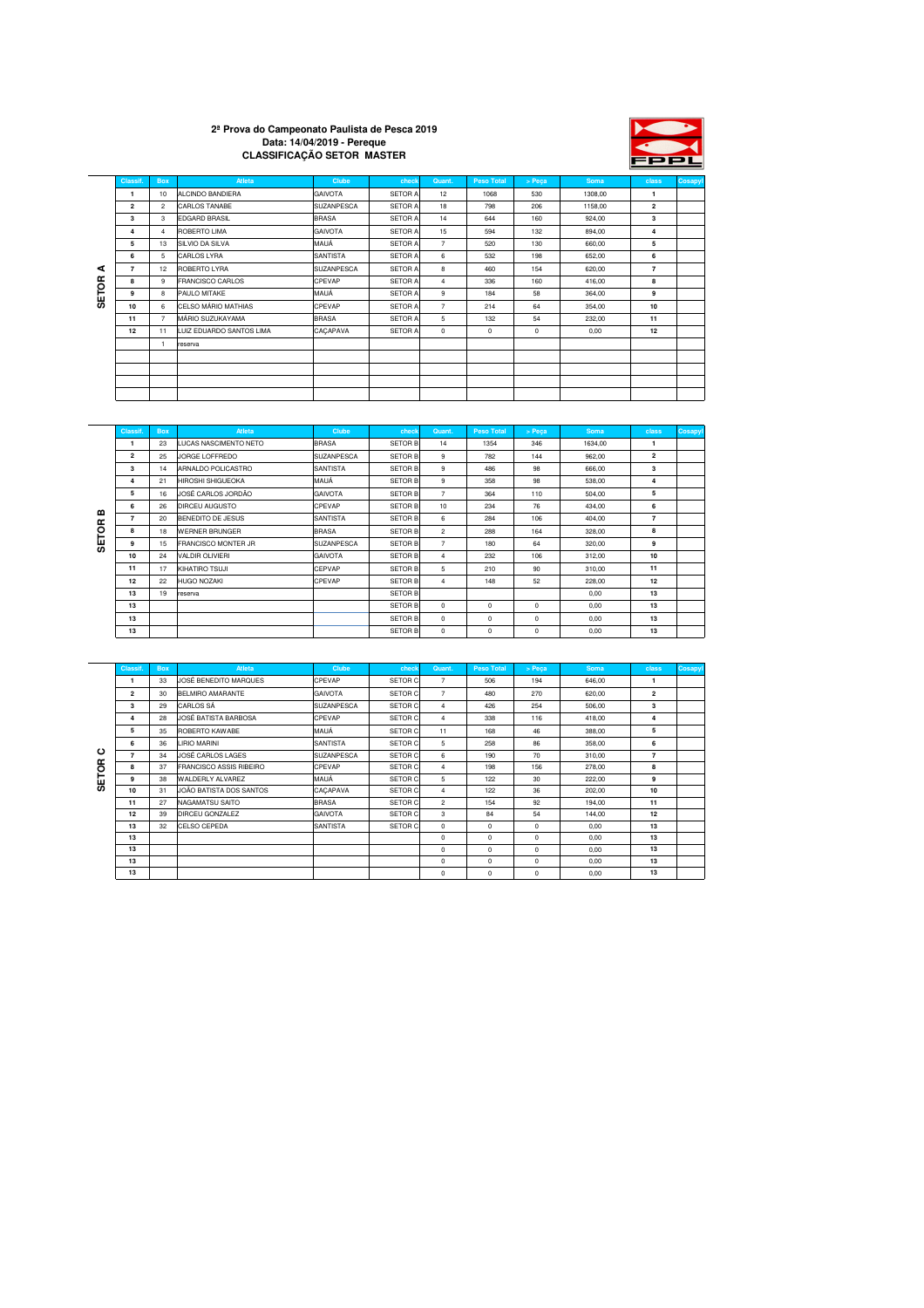

# **2ª Prova do Campeonato Paulista de Pesca 2019Data: 14/04/2018 - PerequeCLASSIFICAÇÃO SETOR FEMININO**

|              | Classif.     | <b>Box</b> | <b>Atleta</b>          | <b>Clube</b>      | check          | Quant.         | <b>Peso Total</b> | > Peca | Soma   | class          | Cosapyl |
|--------------|--------------|------------|------------------------|-------------------|----------------|----------------|-------------------|--------|--------|----------------|---------|
|              |              | 130        | <b>MARTA XAVIER</b>    | <b>GAIVOTA</b>    | <b>SETOR H</b> | 16             | 486               | 68     | 806,00 |                |         |
|              | $\mathbf{2}$ | 127        | <b>ROSA WATANABE</b>   | <b>GAIVOTA</b>    | <b>SETOR H</b> | 7              | 432               | 234    | 572,00 | $\overline{2}$ |         |
|              | 3            | 128        | <b>CAMILA SOARES</b>   | <b>SUZANPESCA</b> | <b>SETOR H</b> | $\overline{7}$ | 432               | 134    | 572,00 | 3              |         |
|              | 4            | 131        | EIKO SUZUKKAYAMA       | <b>BRASA</b>      | <b>SETOR H</b> | 13             | 310               | 58     | 570,00 | 4              |         |
| I.           | 5            | 132        | <b>KIKUE MITAKE</b>    | MAUÁ              | <b>SETOR H</b> | 9              | 364               | 82     | 544,00 | 5              |         |
|              | 6            | 124        | SOLANGE D. DE CARVALHO | <b>SUZANPESCA</b> | <b>SETOR H</b> | $\overline{7}$ | 310               | 112    | 450,00 | 6              |         |
| <b>SETOR</b> |              | 121        | SUZANA AZEVEDO         | <b>AVULSO</b>     | <b>SETOR H</b> | 6              | 214               | 68     | 334,00 | $\overline{7}$ |         |
|              | 8            | 122        | <b>BRANCA SILVA</b>    | MAUÁ              | <b>SETOR H</b> | 4              | 142               | 50     | 222,00 | 8              |         |
|              | 9            | 126        | <b>SONIA AZEVEDO</b>   | <b>BRASA</b>      | <b>SETOR H</b> | $\overline{4}$ | 126               | 60     | 206,00 | 9              |         |
|              | 10           | 123        | <b>ELIANA AUGUSTO</b>  | <b>CPEVAP</b>     | <b>SETOR H</b> |                | $\overline{2}$    | 2      | 22,00  | 10             |         |
|              | 11           | 125        | <b>RESERVA</b>         |                   | <b>SETOR H</b> | 0,0            | 0,0               | 0      | 0,00   | 11             |         |
|              | 11           | 129        | <b>RESERVA</b>         |                   | <b>SETOR H</b> | $\mathbf 0$    | 0                 | 0      | 0,00   | 11             |         |
|              | 11           |            | <b>TOSHIKO KUATOMI</b> | MAUÁ              | <b>SETOR H</b> | 0              |                   |        | 0.00   | 11             |         |

|            | Classif.       | <b>Box</b> | <b>Atleta</b>            | <b>Clube</b>      | check          | Quant. | <b>Peso Total</b> | > Peca      | <b>Soma</b> | class | Cosapyl |
|------------|----------------|------------|--------------------------|-------------------|----------------|--------|-------------------|-------------|-------------|-------|---------|
|            |                | 142        | LUIZA SANO               | MAUÁ              | SETOR I        | 19     | 556               | 82          | 936,00      |       |         |
|            | $\overline{2}$ | 134        | <b>FRANCIE GUERRERO</b>  | <b>SANTISTA</b>   | <b>SETOR I</b> | 9      | 564,0             | 118,0       | 744,00      | 2     |         |
|            | 3              | 138        | <b>LAIS SANTOS</b>       | <b>SUZANPESCA</b> | SETOR I        | 12     | 452               | 86          | 692,00      | 3     |         |
|            | 4              | 135        | <b>MARCIA NUMATA</b>     | <b>BRASA</b>      | <b>SETORI</b>  | 13     | 326               | 84          | 586,00      | 4     |         |
| œ          | 5              | 133        | MARIZA HASEGAWA          | <b>GAIVOTA</b>    | SETOR I        | 8      | 280,0             | 102,0       | 440,00      | 5     |         |
| $\circ$    | 6              | 144        | AMÉLIA MATSUO            | <b>BRASA</b>      | SETOR I        | 6      | 242               | 70          | 362,00      | 6     |         |
| <b>GET</b> |                | 141        | <b>MARCIA SANTOS</b>     | <b>SUZANPESCA</b> | SETOR I        | 3      | 194               | 136         | 254,00      | 7     |         |
|            | 8              | 140        | KARINA DOMICIANO         | <b>GAIVOTA</b>    | <b>SETOR I</b> | 5      | 150               | 60          | 250,00      | 8     |         |
|            | 9              | 143        | <b>MIRIAM IANNICELLI</b> | <b>SUZANPESCA</b> | <b>SETOR I</b> | 5      | 108               | 36          | 208,00      | 9     |         |
|            | 10             | 139        | <b>RESERVA</b>           |                   | <b>SETOR I</b> | 0      | $\mathbf 0$       | $\mathbf 0$ | 0,00        | 10    |         |
|            | 10             | 136        | <b>RESERVA</b>           |                   | SETOR I        | 0      | 0,0               | 0,0         | 0,00        | 10    |         |
|            | 10             | 137        | <b>RESERVA</b>           |                   | <b>SETORI</b>  | 0      | 0,0               | 0,0         | 0,00        | 10    |         |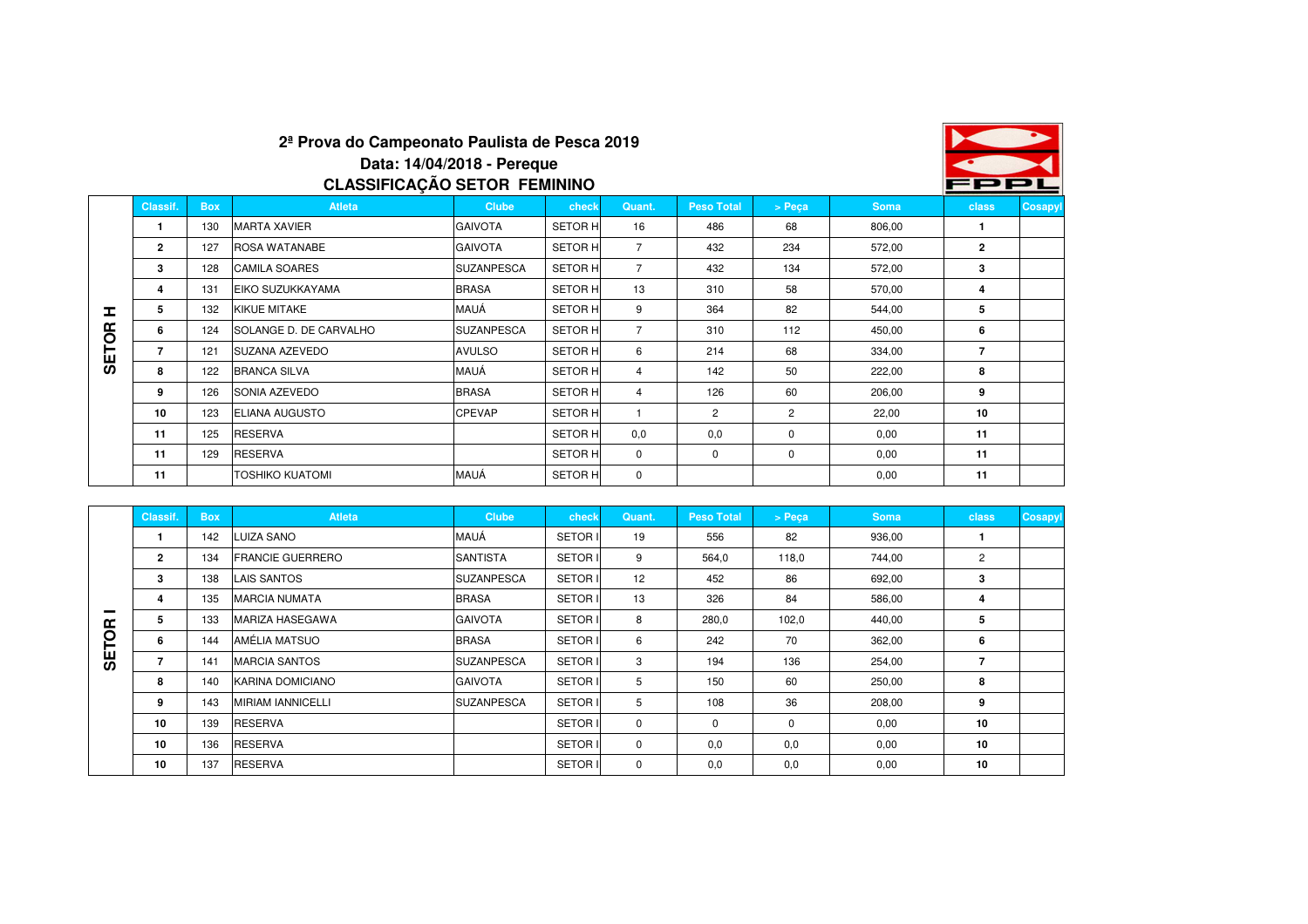## **2ª Prova do Campeonato Paulista de Pesca 2019Data: 14/04/2019 - PerequeCLASSIFICAÇÃO SETOR JUVENIL**



|        | Classif. | <b>Box</b> | <b>Atleta</b>           | <b>Clube</b>    | check          | Quant. | <b>Peso Total</b> | > Peca   | <b>Soma</b> | <b>class</b> | Cosapyl |
|--------|----------|------------|-------------------------|-----------------|----------------|--------|-------------------|----------|-------------|--------------|---------|
|        |          | 117        | <b>BRYAN VIEIRA</b>     | MAUÁ            | <b>SETOR G</b> | 20     | 478               | 56       | 456,00      |              |         |
| თ<br>ᡤ |          | 120        | <b>RUAN SANTOS</b>      | MAUÁ            | <b>SETOR G</b> | 12     | 326               | 74       | 314,00      |              |         |
|        | o<br>-3  | 118        | PEDRO WALKAUSKA         | <b>SANTISTA</b> | <b>SETOR G</b> | 6      | 274               | 154      | 274,00      |              |         |
| ш<br>ഗ |          | 115        | <b>GUSTAVO SANTOS</b>   | MAUÁ            | <b>SETOR G</b> | 4      | 120               | 48       | 128,00      |              |         |
|        |          | 116        | <b>ERICK ALBERNARDO</b> | <b>GAIVOTA</b>  | <b>SETOR G</b> | 3      | 78                | 44       | 104,00      |              |         |
|        |          | 119        | <b>LUCAS IANNICELLI</b> | Suzano          | <b>SETOR G</b> | 0      | 0                 | $\Omega$ | 0.00        |              |         |

83,71428571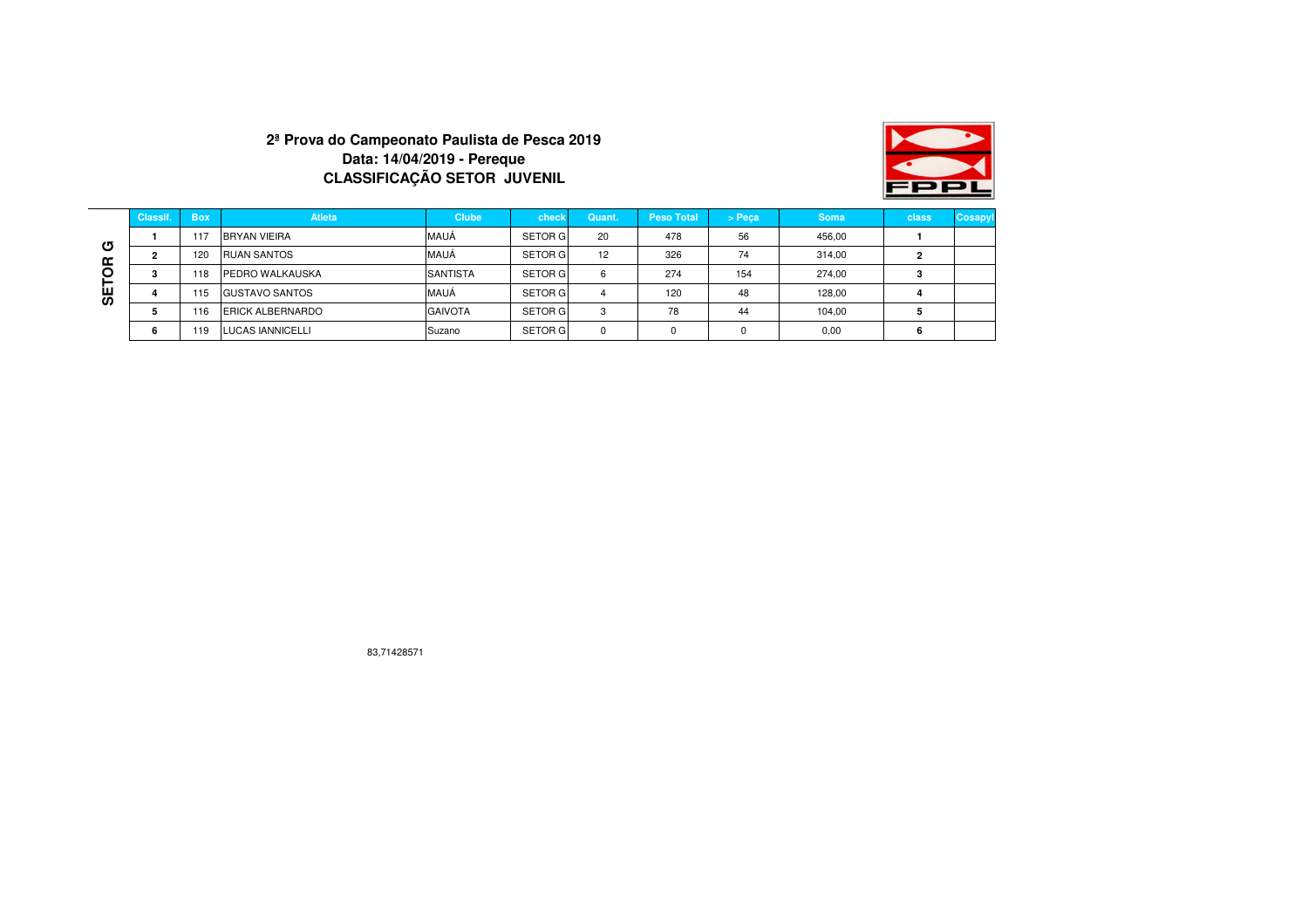| <b>Atleta</b>            | <b>Clube</b>      | <b>SETOR D</b>  |   | <b>Clube</b>       | <b>Class</b> |
|--------------------------|-------------------|-----------------|---|--------------------|--------------|
| <b>IMARCOS ROSENDO</b>   | <b>GUARUJÁ</b>    | <b>SETOR DI</b> |   | <b>ICPEVAP</b>     |              |
| <b>MAURO TANABE</b>      | <b>SUZANPESCA</b> | <b>SETOR DI</b> |   | <b>ISUZANPESCA</b> |              |
| <b>MARCIO SAITO</b>      | <b>BRASA</b>      | <b>SETOR DI</b> |   | <b>IGUARUJA</b>    |              |
| <b>IMARCIO AGOSTINHO</b> | <b>SANTISTA</b>   | <b>SETOR DI</b> | 4 | <b>ISANTISTA</b>   |              |
| <b>JACINTO IWARO</b>     | <b>CPEVAP</b>     | <b>SETOR DI</b> | 5 | <b>IGAIVOTA</b>    |              |
| <b>ARMANDO JUNIOR</b>    | <b>GAIVOTA</b>    | <b>SETOR DI</b> | 6 | <b>BRASA</b>       | 6            |
| <b>JOSE PAULO ROCHA</b>  | <b>CACAPAVA</b>   | <b>SETOR D</b>  |   | <b>MAUÁ</b>        |              |
| <b>WELTON VIEIRA</b>     | <b>MAUA</b>       | <b>SETOR DI</b> | 8 | <b>CACAPAVA</b>    | 8            |
|                          |                   | <b>SETOR D</b>  |   | <b>GIRASSOL</b>    | 9            |

| $\overline{\mathsf{D}}$ |   | <b>Clube</b>      | <b>Class</b>   |
|-------------------------|---|-------------------|----------------|
| $\overline{\mathsf{D}}$ |   | <b>CPEVAP</b>     |                |
| $\overline{\mathsf{D}}$ | 2 | <b>SUZANPESCA</b> | $\overline{2}$ |
| D                       | 3 | <b>GUARUJÁ</b>    | 3              |
| $\overline{\mathsf{D}}$ | 4 | <b>SANTISTA</b>   |                |
| D                       | 5 | <b>GAIVOTA</b>    | 5              |
| $\overline{\mathsf{D}}$ | 6 | <b>BRASA</b>      | 6              |
| $\overline{\mathsf{D}}$ |   | MAUÁ              |                |
| $\overline{\mathsf{D}}$ | 8 | CAÇAPAVA          | 8              |
| D                       | 9 | <b>GIRASSOL</b>   |                |

2 3

4

5 6 7

8 9

2 3

4

5 6 7

8 9

| <b>Atleta</b>             | <b>Clube</b>      | <b>SETOR E</b>  |  |
|---------------------------|-------------------|-----------------|--|
| <b>BRUNO BARRETO</b>      | <b>CPEVAP</b>     | <b>SETOR EI</b> |  |
| JOÃO RICARDO ROSSI        | <b>MAUÁ</b>       | <b>SETOR EI</b> |  |
| <b>ALEXANDRE PICADO</b>   | <b>SUZANPESCA</b> | <b>SETOR EI</b> |  |
| <b>VINICIUS TUC</b>       | <b>GUARUJÁ</b>    | <b>SETOR EI</b> |  |
| <b>JORGE HASEGAWA</b>     | <b>GAIVOTA</b>    | <b>SETOR EI</b> |  |
| <b>RICARDO CRUZ</b>       | <b>SANTISTA</b>   | <b>SETOR EI</b> |  |
| <b>FERNANDO BONIFACIO</b> | <b>BRASA</b>      | <b>SETOR EI</b> |  |
| <b>HUGO CHUAN</b>         | <b>GIRASSOL</b>   | <b>SETOR EI</b> |  |
| <b>PAULO VICENTE</b>      | <b>CACAPAVA</b>   | <b>SETOR EI</b> |  |

| <b>Atleta</b>              | <b>Clube</b>      | <b>SETOR F</b>  |  |
|----------------------------|-------------------|-----------------|--|
| <b>ICLAYTON OLIVEIRA</b>   | <b>CPEVAP</b>     | <b>SETOR FI</b> |  |
| <b>RAFAEL GAGLIOTI</b>     | <b>SANTISTA</b>   | <b>SETOR F</b>  |  |
| <b>LUCAS MONTEIRO</b>      | <b>SUZANPESCA</b> | <b>SETOR FI</b> |  |
| <b>MATHEUS GONZALES</b>    | <b>GAIVOTA</b>    | <b>SETOR F</b>  |  |
| <b>FABIO ALMEIDA</b>       | <b>GUARUJÁ</b>    | <b>SETOR F</b>  |  |
| <b>SERGIO SPINOLA</b>      | <b>BRASA</b>      | <b>SETOR FI</b> |  |
| IEVERALDO PEREIRA FERREIRA | <b>CACAPAVA</b>   | <b>SETOR F</b>  |  |
| <b>PAULO SANO</b>          | <b>MAUA</b>       | <b>SETOR F</b>  |  |
| <b>RANDAL</b>              | <b>GIRASSOL</b>   | <b>SETOR F</b>  |  |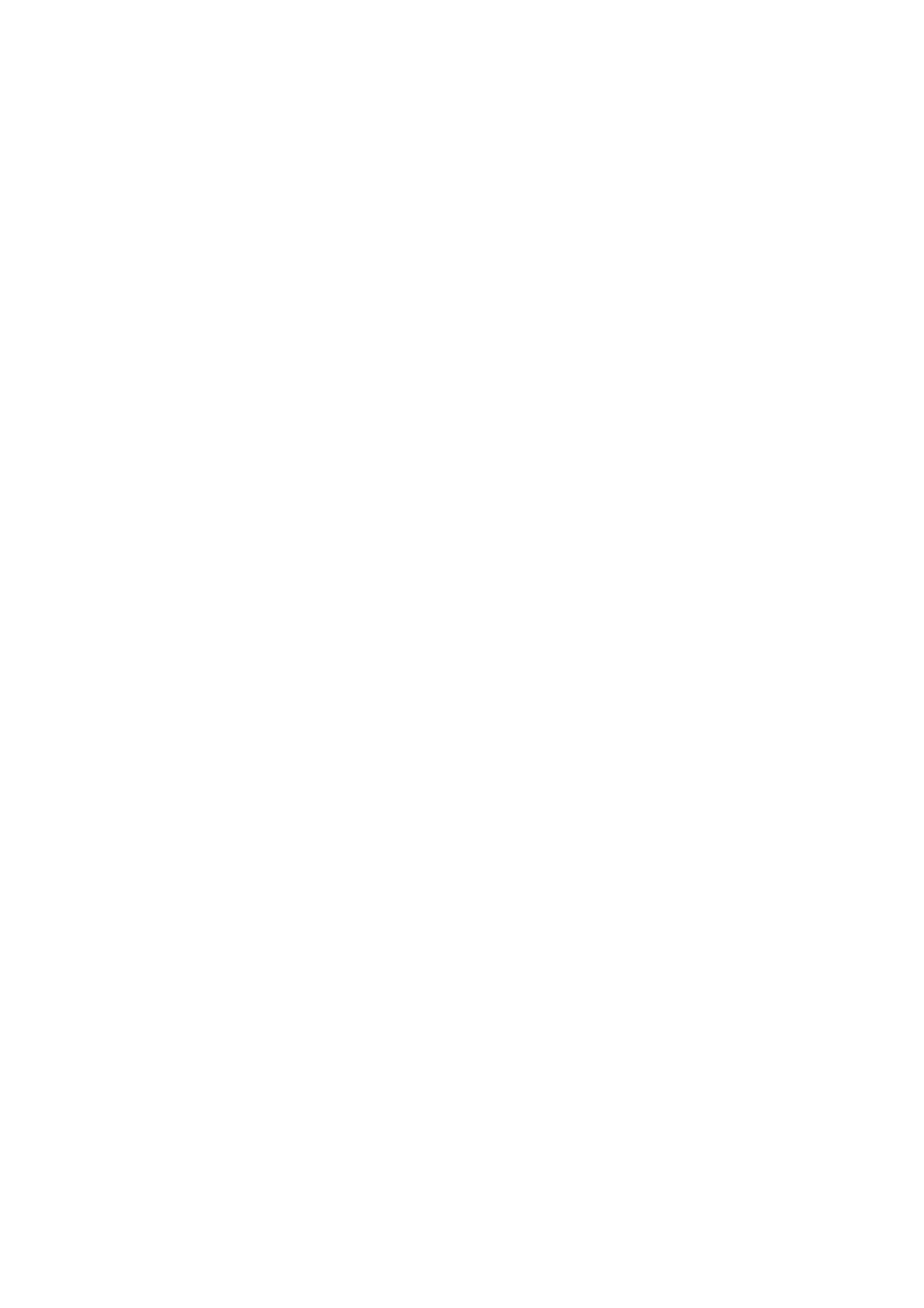| <b>Atleta</b>                   | <b>Clube</b>      | <b>SETOR A</b> | <b>Clube</b>      | <b>Pontos</b> |
|---------------------------------|-------------------|----------------|-------------------|---------------|
| <b>ALCINDO BANDIERA</b>         | <b>GAIVOTA</b>    | <b>SETOR A</b> | <b>SUZANPESCA</b> |               |
| <b>CARLOS TANABE</b>            | <b>SUZANPESCA</b> | <b>SETOR A</b> | <b>GAIVOTA</b>    |               |
| <b>EDGARD BRASIL</b>            | <b>BRASA</b>      | <b>SETOR A</b> | <b>BRASA</b>      |               |
| <b>SILVIO DA SILVA</b>          | <b>MAUA</b>       | <b>SETOR A</b> | <b>MAUA</b>       | 12            |
| <b>CARLOS LYRA</b>              | <b>SANTISTA</b>   | <b>SETOR A</b> | <b>CPEVAP</b>     | 13            |
| <b>FRANCISCO CARLOS</b>         | <b>CPEVAP</b>     | <b>SETOR A</b> | <b>SANTISTA</b>   | 13            |
| <b>LUIZ EDUARDO SANTOS LIMA</b> | <b>CACAPAVA</b>   | <b>SETOR A</b> | <b>CACAPAVA</b>   | 20            |

| A                       |   | <b>Clube</b>      | <b>Pontos</b> | <b>CLAS</b> |
|-------------------------|---|-------------------|---------------|-------------|
| A                       |   | <b>SUZANPESCA</b> |               |             |
| A                       | 2 | <b>GAIVOTA</b>    |               |             |
| $\overline{\mathsf{A}}$ | 3 | <b>BRASA</b>      |               | З           |
| A                       |   | <b>MAUÁ</b>       | 12            |             |
| A                       | 5 | <b>CPEVAP</b>     | 13            | 5           |
| A                       | 6 | <b>SANTISTA</b>   | 13            | 6           |
| A                       |   | <b>CACAPAVA</b>   | 20            |             |

<sup>1</sup>

| <b>Clube</b>      | <b>SETOR B</b> |
|-------------------|----------------|
| <b>BRASA</b>      | <b>SETOR B</b> |
| <b>SUZANPESCA</b> | <b>SETOR B</b> |
| <b>SANTISTA</b>   | <b>SETOR B</b> |
| <b>MAUÁ</b>       | <b>SETOR B</b> |
| <b>GAIVOTA</b>    | <b>SETOR B</b> |
| <b>CPEVAP</b>     | <b>SETOR B</b> |
| CAÇAPAVA          | <b>SETOR B</b> |
|                   |                |

| <b>Atleta</b>                  | <b>Clube</b>      | <b>SETOR C</b> |
|--------------------------------|-------------------|----------------|
| <b>JOSÉ BENEDITO MARQUES</b>   | <b>CPEVAP</b>     | <b>SETOR C</b> |
| <b>BELMIRO AMARANTE</b>        | <b>GAIVOTA</b>    | <b>SETOR C</b> |
| <b>CARLOS SÁ</b>               | <b>SUZANPESCA</b> | <b>SETOR C</b> |
| ROBERTO KAWABE                 | <b>MAUÁ</b>       | <b>SETOR C</b> |
| <b>LIRIO MARINI</b>            | <b>SANTISTA</b>   | <b>SETOR C</b> |
| <b>JOÃO BATISTA DOS SANTOS</b> | <b>CACAPAVA</b>   | <b>SETOR C</b> |
| <b>NAGAMATSU SAITO</b>         | <b>BRASA</b>      | <b>SETOR C</b> |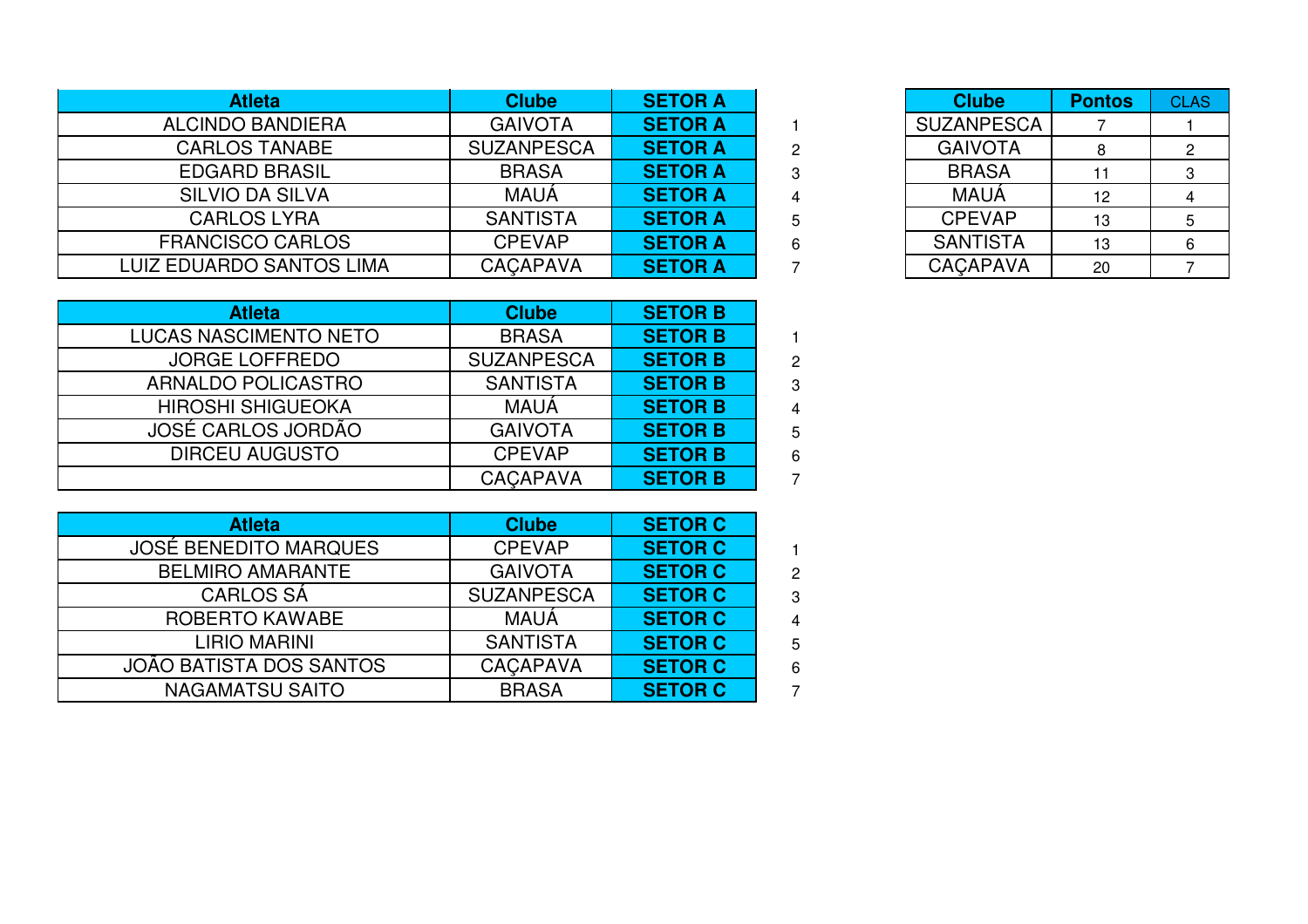| <b>Atleta</b>         | <b>Clube</b>      | <b>SETOR H</b> |
|-----------------------|-------------------|----------------|
| <b>MARTA XAVIER</b>   | <b>GAIVOTA</b>    | <b>SETOR H</b> |
| <b>CAMILA</b>         | <b>SUZANPESCA</b> | <b>SETOR H</b> |
| EIKO SUZUKAYAMA       | <b>BRASA</b>      | <b>SETOR H</b> |
| KIKUE MITAKE          | <b>MAUA</b>       | <b>SETOR H</b> |
| <b>ELIANE AUGUSTO</b> | <b>CPEVAP</b>     |                |

| <b>Atleta</b>           | <b>Clube</b>      | <b>SETOR H</b> |  |
|-------------------------|-------------------|----------------|--|
| <b>LUIZA SANO</b>       | <b>MAUA</b>       | <b>SETORI</b>  |  |
| <b>FRANCIE GUERRERO</b> | <b>SANTISTA</b>   | <b>SETORI</b>  |  |
| <b>LAIS SANTOS</b>      | <b>SUZANPESCA</b> | <b>SETORI</b>  |  |
| <b>MARCIA NUMATA</b>    | <b>BRASA</b>      | <b>SETORI</b>  |  |
| MARIZA                  | <b>GAIVOTA</b>    | <b>SETORI</b>  |  |

|            | <b>SETOR H</b> |   | <b>Clube</b>      | <b>Pontos</b> | <b>CLASS</b> |
|------------|----------------|---|-------------------|---------------|--------------|
| ĪΑ         | <b>SETOR H</b> |   | <b>MAUÁ</b>       |               |              |
| <b>SCA</b> | <b>SETOR H</b> | 2 | <b>SUZANPESCA</b> |               |              |
|            | <b>SETOR H</b> | റ | <b>GAIVOTA</b>    |               |              |
|            | <b>SETOR H</b> |   | <b>BRASA</b>      |               |              |
| Þ          |                | 5 | <b>SANTISTA</b>   |               |              |
|            |                |   | <b>CPEVAP</b>     | 10            |              |
|            | <b>APRAIL</b>  |   |                   |               |              |